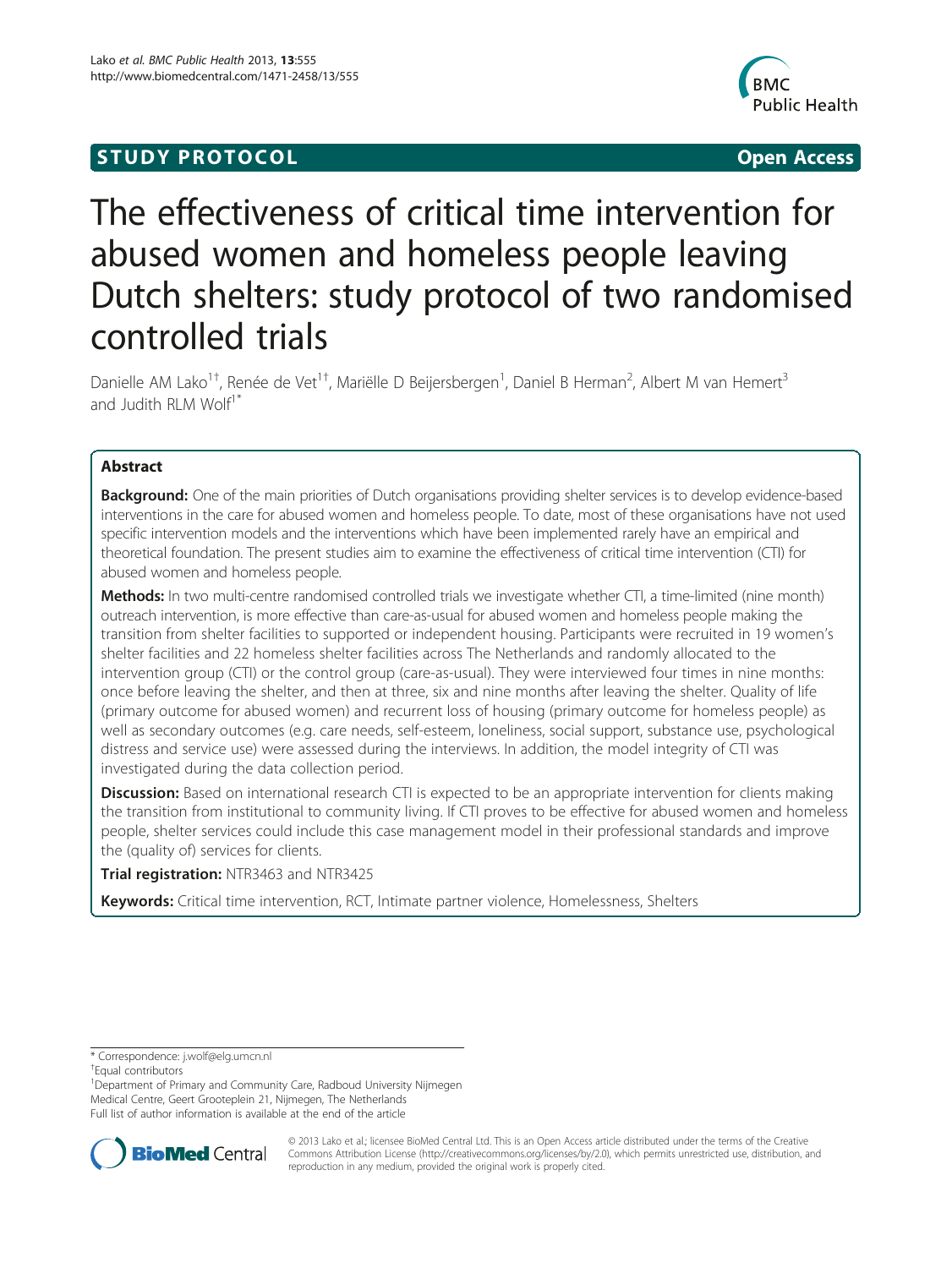# Background

Although abused women and homeless people leaving shelters represent different subgroups of vulnerable people in society, they share a crucial similarity: during the critical period of transition from shelter to community living they are both at a substantially increased risk for recurrence of the adverse events which brought them to the shelters in the first place [[1](#page-9-0),[2](#page-9-0)]. Institutional discharge has proved to be challenging for socially vulnerable people: they have to deal with a complex and fragmented system of care and are at a high risk of experiencing a loss of personal contacts during this transition period [[3,4](#page-9-0)].

Shelters for abused women and homeless people aim to prevent relapse of clients into their former situation and provide services to improve clients' well-being and support their integration into the community [\[5\]](#page-9-0). However, shelter organisations do not use standardised interventions which have been proved to be effective in supporting clients when they leave [[6,7\]](#page-9-0). The need for such interventions has increased in light of recent requirements by local authorities and health insurance companies to be accountable for care trajectories of clients and outcomes [[8\]](#page-9-0).

To date, studies into the effectiveness of interventions have been conducted mostly in the United States, and little is known about whether these evidence-based interventions would also be effective in European shelter systems (De Vet, Van Luijtelaar, Brilleslijper-Kater, Vanderplasschen, Beijersbergen & Wolf, unpublished data, May, 2013; Jonker, Sijbrandij, Van Luijtelaar, Cuijpers & Wolf, unpublished data, December, 2012) [[6,9](#page-9-0)]. The present studies examine whether a time-limited outreach intervention, critical time intervention (CTI) [\[10](#page-9-0)], is more effective than care-as-usual for abused women and homeless people who are making the transition from a shelter facility to supported or independent housing in The Netherlands.

CTI is being applied and tested in the United States, the United Kingdom and Brazil [\[4\]](#page-9-0) and has been investigated among a range of populations, such as men and women after discharge from inpatient psychiatric treatment [[11,12](#page-9-0)] and people being released from prison [\[13,14](#page-9-0)]. Research among homeless men with serious mental illness has shown CTI to reduce the number of days of homelessness, prevent new episodes of homelessness [\[10](#page-9-0)], diminish negative symptoms of schizophrenia [[15\]](#page-10-0), and reduce the risk of rehospitalisation [[16\]](#page-10-0). Previous research also suggests that CTI is cost-effective [\[17](#page-10-0)]. To our knowledge, there is no research available on the effectiveness of CTI concerning abused women. However, CTI has proved to be effective for homeless mothers and children in reducing the time families were homeless and improving school and mental health outcomes among the children [[18\]](#page-10-0).

#### Victims of intimate partner violence

Intimate Partner Violence (IPV) is a major public health problem in many countries throughout the world [\[19](#page-10-0)]. Victims often experience an accumulation of problems related to violence, poverty and social exclusion, which has numerous negative consequences for their health. Examples of frequently experienced adverse physical health consequences are severe injuries [[20](#page-10-0)], chronic pain [[21](#page-10-0)], gastro-intestinal problems [[22](#page-10-0)] and gynaecological problems [\[23](#page-10-0)]. Furthermore, IPV can result in several psychological problems, such as depression [\[24](#page-10-0)], post-traumatic stress disorder (PTSD) [\[25\]](#page-10-0) and substance abuse [[26](#page-10-0)]. Frequently, IPV also leads to significant social isolation [\[27\]](#page-10-0).

Estimates of the prevalence of women seeking refuge in shelters are rare. In one study it was estimated that 56,308 women and their children sought refuge in a shelter worldwide on any given day in 2011 [\[28](#page-10-0)]. These women report more severe abuse, related injury [[25](#page-10-0)] and PTSD symptoms [\[29\]](#page-10-0) than the victims who do not seek refuge in shelters. Although victims consider shelters as the most supportive and helpful means to deal with past experiences of violence [[30\]](#page-10-0) and their stay in shelters has positive effects on their well-being [\[30](#page-10-0)-[32\]](#page-10-0), research shows that women leaving shelters encounter many problems. These problems complicate their transition from the shelter to community living (with or without their (ex-)partner). Women indicate they have needs concerning obtaining resources [[33,34](#page-10-0)], financial problems [[3,](#page-9-0)[35](#page-10-0)], information on and access to community services [[3](#page-9-0)] and specialised treatment for depression and symptoms of PTSD [\[3](#page-9-0)[,35\]](#page-10-0). Continuity of care is therefore essential and may help prevent re-victimisation and ensure improvements in the well-being of these women [\[3,](#page-9-0)[36](#page-10-0)].

Several studies have demonstrated the lack of evidence concerning the effectiveness of treatments and interventions for victims of IPV [[6](#page-9-0)[,37\]](#page-10-0). In an extended international review Jonker, Sijbrandij, Van Luijtelaar, Cuijpers and Wolf (unpublished data, December, 2012) investigated the existing studies on the effectiveness of delivering shelter and post-shelter interventions to abused women. The results concerning post-shelter interventions, mainly consisting of advocacy services for women [\[34,38](#page-10-0)], are encouraging: interventions can diminish recurrence of violence, help end relationships (if wanted) and assist in successfully obtaining the resources required [\[39](#page-10-0)]. Furthermore, women experience a higher quality of life and are more satisfied with their social support due to post-shelter interventions [\[39,40](#page-10-0)]. Family post-shelter interventions consisting of instrumental and emotional support and teaching mothers child management skills were also evaluated and show promising results [\[41,42](#page-10-0)]. Nevertheless, as Jonker et al. (Jonker, Sijbrandij, Van Luijtelaar, Cuijpers, & Wolf, unpublished data, December,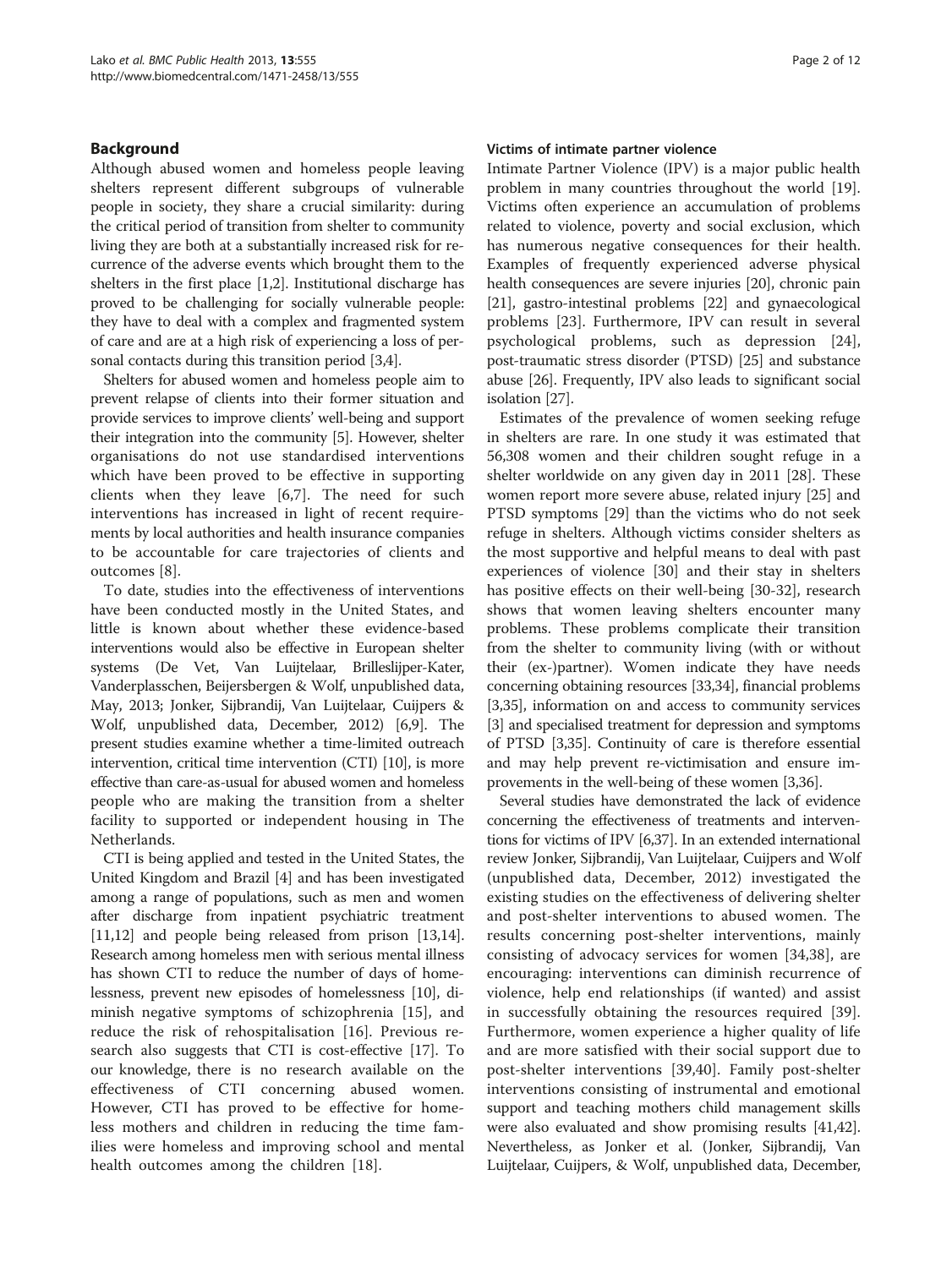2012) and Ramsay et al. [[6\]](#page-9-0) point out, the results of these studies must be interpreted with caution for a few reasons: the studies are few in number, some results are the outcome of only one study, and the quality of some of the studies is not clear. Also, there is an overall lack of standardised instruments in the studies. Evaluating the effectiveness of interventions for abused women after shelter exit therefore remains important, as underlined by several authors [\[6](#page-9-0)[,37\]](#page-10-0).

# Homeless people

Homelessness is often related to multiple and complex problems such as unemployment, financial problems and domestic conflicts [[9,](#page-9-0)[43,44\]](#page-10-0). In addition, physical complaints [[45\]](#page-10-0) and mental disorders [[46](#page-10-0)] are more prevalent among homeless people than among the general population. Alcohol and drug dependence are the most common mental disorders, with 40% of the homeless population suffering from the former and 25% suffering from the latter. Furthermore, diagnoses of major depression (11%), personality disorders (23%), and psychotic illness (13%) have been frequently established among homeless persons [\[46\]](#page-10-0).

Shelter services commonly require homeless people to transition through shelters and temporary housing situations before they become eligible for permanent independent housing in the community. These transitional housing facilities generally feature longer stays and offer a wide array of services for their residents (e.g. (mental) health, employment, legal and childcare services). After the transition to community housing, formerly homeless persons have to rely on conventional social welfare and health services again [\[47](#page-10-0)]. People who have made the transition to independent housing often experience readmission to shelter services, probably due to insufficient income, inappropriate housing, inadequate skills and the absence of ongoing support in the community [[48,49](#page-10-0)]. To overcome the problems of long shelter stays and readmission to shelters, community-based programs have received more attention in recent years [[7,](#page-9-0)[50](#page-10-0)]. Research indicates that evidence-based interventions which provide temporary assistance with transitioning out of an institutional living environment could enable most homeless people to improve their living conditions and stabilise their lives [\[4](#page-9-0)[,47\]](#page-10-0).

Recently, De Vet et al. (De Vet, Van Luijtelaar, Brilleslijper-Kater, Vanderplasschen, Beijersbergen & Wolf, unpublished data, May, 2013) conducted a systematic review of the existing literature on the effectiveness of case management models which have been recommended for homeless clients and have been widely implemented. Results showed that both assertive community treatment (ACT) and CTI are cost-effective approaches. Because ACT is a model which advocates

ongoing, comprehensive service provision by a multidisciplinary team which is accessible 24 hours a day, it is generally regarded as most appropriate for homeless persons with the greatest service needs (i.e. those with severe mental illness and/or substance abuse problems) [[51\]](#page-10-0). CTI, on the other hand, seems to be applicable in a variety of settings serving homeless populations with less severe problems, due to its practical and time-limited nature [\[4\]](#page-9-0). In addition, this is the only model which was specifically designed for homeless persons who are at critical transitions in their lives [[15](#page-10-0)]. CTI has proved to be effective in decreasing time spent in shelters and increasing time spent in stable housing as well as in reducing psychiatric symptoms and substance use for severely mentally ill homeless men and for homeless veterans with a serious mental illness (De Vet, Van Luijtelaar, Brilleslijper-Kater, Vanderplasschen, Beijersbergen & Wolf, unpublished data, May, 2013). Whether CTI can be effective for other subgroups of homeless people, in settings outside the United States and for outcomes such as quality of life, physical health and received social support, remains to be seen.

## Current studies

CTI is expected to be an appropriate intervention for abused women and homeless people making the transition to community living after staying in a shelter facility. Therefore, the Academic Collaborative Centre for Shelters and Public Mental Health and the Netherlands Centre for Social Care Research decided to modify the intervention for the Dutch context and to investigate the effectiveness of CTI for abused women and homeless people leaving shelter facilities in two randomised controlled trials (RCTs).

The primary research questions of these two studies are:

- 1. Is CTI more effective than care-as-usual with regard to improving quality of life for clients leaving women's shelter facilities to move into supported or independent housing?
- 2. Is CTI more effective than care-as-usual with regard to preventing recurrent loss of housing for clients leaving homeless shelter facilities to move into supported or independent housing?

# Methods

# Study design

The studies are single-blinded, multi-centre RCTs. The studies comply with the criteria for studies which have to be approved by an accredited Medical Research Ethics Committee (aMREC). Upon consultation the Medical Review Ethics Committee region Arnhem-Nijmegen concluded that ethical approval was not necessary (registration numbers 2010/038 and 2010/247).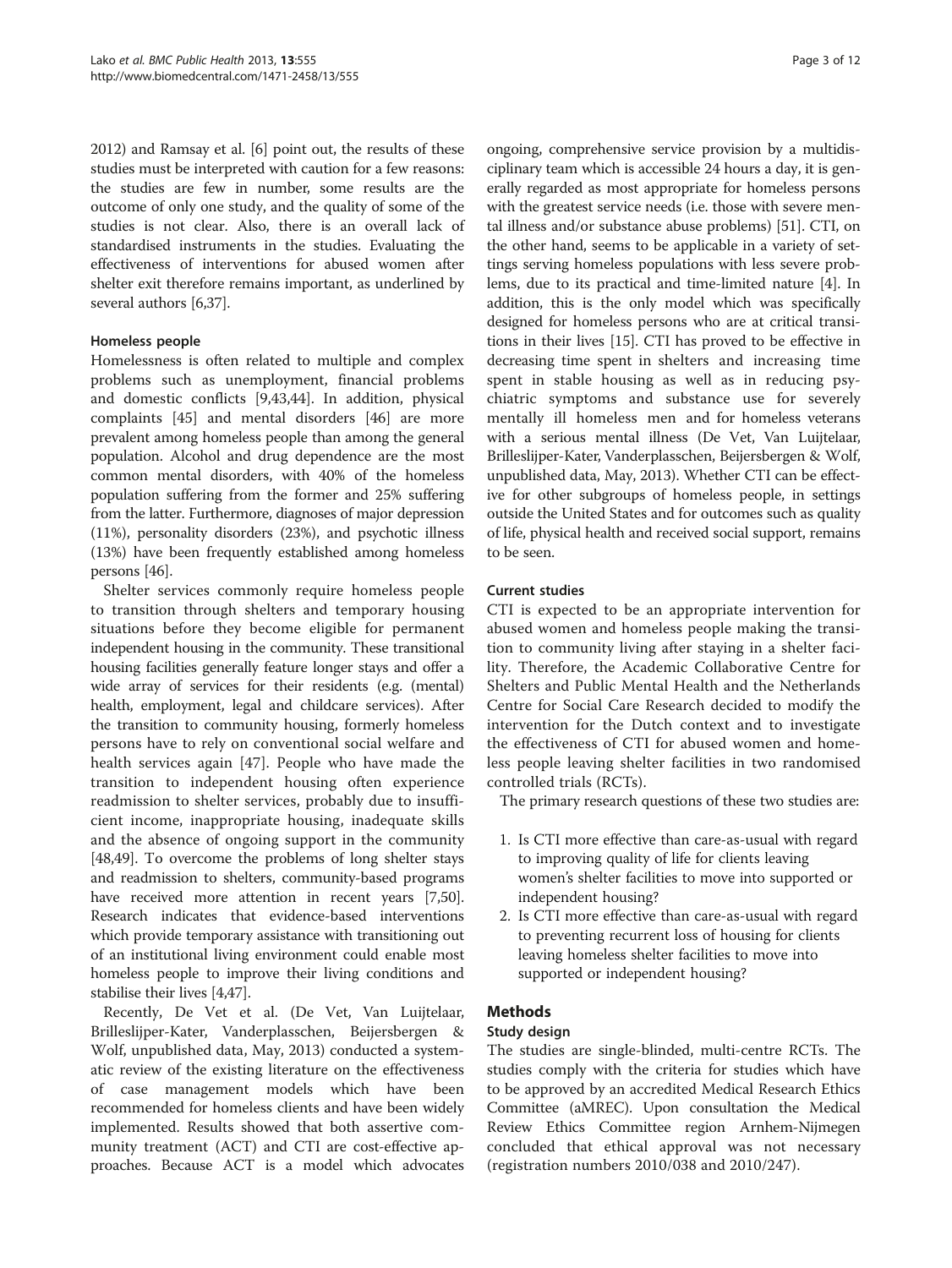#### Experimental condition: critical time intervention

In the experimental condition participants receive CTI [[10\]](#page-9-0). CTI is a time-limited, strengths-based psychosocial model for socially vulnerable people which serves to bridge the gap during the transition from institutional to community living. The intervention has two major goals. The first is to provide the client with emotional and practical support during this time of transition. The second is to maintain continuity of care by developing and strengthening links with people in the client's personal and professional support system. At the end of the intervention period, the care provided by the CTI worker will have become redundant: the responsibility of care has gradually been passed to the client's support system.

CTI starts with a preparatory phase (pre-CTI) in the shelter facility. During this phase the client and CTI worker become acquainted and the CTI worker begins to engage the client in a working relationship. The CTI worker also arranges a meeting with the client's shelter case manager for a transfer of care. The preparatory phase ends when the client transitions to community living. The intervention is subsequently delivered in three phases of three months each: (1) Transition to the community, (2) Try-Out, and (3) Transfer of Care.

During the first phase, the CTI worker provides intensive emotional and practical support and assesses the client's resources for the transition of care to the community. Performing a Risk and Needs Assessment helps to choose one to three focus areas which are considered most critical for the client's community survival. These areas form the focus of attention during the intervention. Furthermore, in a Strengths Assessment [[52](#page-10-0)], individual strengths and resources of the client are mapped and registered. The Strengths Assessment and the Risk and Needs Assessment form the starting point for the Personal Recovery Plan [[52](#page-10-0)], in which the client's goals and means to reach them are documented. During the intervention the Strengths Assessment and the Personal Recovery Plan will be continuously updated. During the first phase the CTI worker also accompanies the client to appointments with community providers to facilitate the development of lasting ties with them. The CTI worker also introduces the client to new care providers. At the end of the phase the CTI worker convenes a network conference with the community providers from the client's personal and professional support system. One purpose of this meeting is to encourage all members of the client's support system to communicate with each other.

During the second phase, the emphasis is on testing and adjusting the client's support system. Around this time the CTI worker will defer (some of) his or her responsibilities to members of the client's support system, as they should be capable of taking primary responsibility for the provision of support and services to the client by

this point. The CTI worker maintains regular contact and encourages the client and his or her support system to handle problems independently. Modification of the support system by the CTI worker often proves to be necessary during this phase.

The final phase primarily focuses on completing the transfer of responsibility to community providers. The CTI worker has to ensure that the members of the support system meet together and agree on their roles in the ongoing support system. At the end of the phase the CTI worker takes leave of the client and terminates the contact. For a more detailed description of the intervention, see Herman and Mandiberg [\[4](#page-9-0)].

In the present studies, each of the participating organisations was required to assign at least two case managers for a three-day CTI training provided by a certified trainer. The case managers had to meet specific requirements: they needed to have a higher vocational education and broad experience in executive work with socially vulnerable people, preferably in women's shelters and homeless shelters. Organisations were also required to assign an internal coach who was responsible for monitoring the model integrity of the intervention. The CTI workers and the internal coach met fortnightly to discuss the CTI clients and possible problems concerning the working conditions of the CTI workers, such as their caseload. The internal coach monitored the execution of the intervention with the aid of a CTI monitor record. The CTI workers documented their activities in a CTI record for each client. With the aid of these CTI records and the CTI monitor records, we are able to measure the CTI model integrity (Conover & Herman, unpublished Fidelity Manual, June, 2012). Consequently, we are able to link the results of CTI to the extent to which the intervention was carried out in accordance with the model. During the data collection period, centralised training sessions and work meetings were frequently organised by the researchers to support CTI workers in carrying out the intervention according to the model.

#### Control condition: care-as-usual

Participants in the control condition received care-as-usual. This could include care from the shelter organisation or a referral to community services like social services and mental health services. The type and duration of the provided care by organisations varied widely. During the data collection period, we collected information about the type of services participants in the control condition received. To reduce the risk of contamination between conditions, participants in the control condition did not receive any services from the CTI workers. Participants were allowed to withdraw from the study at any time without jeopardising their support.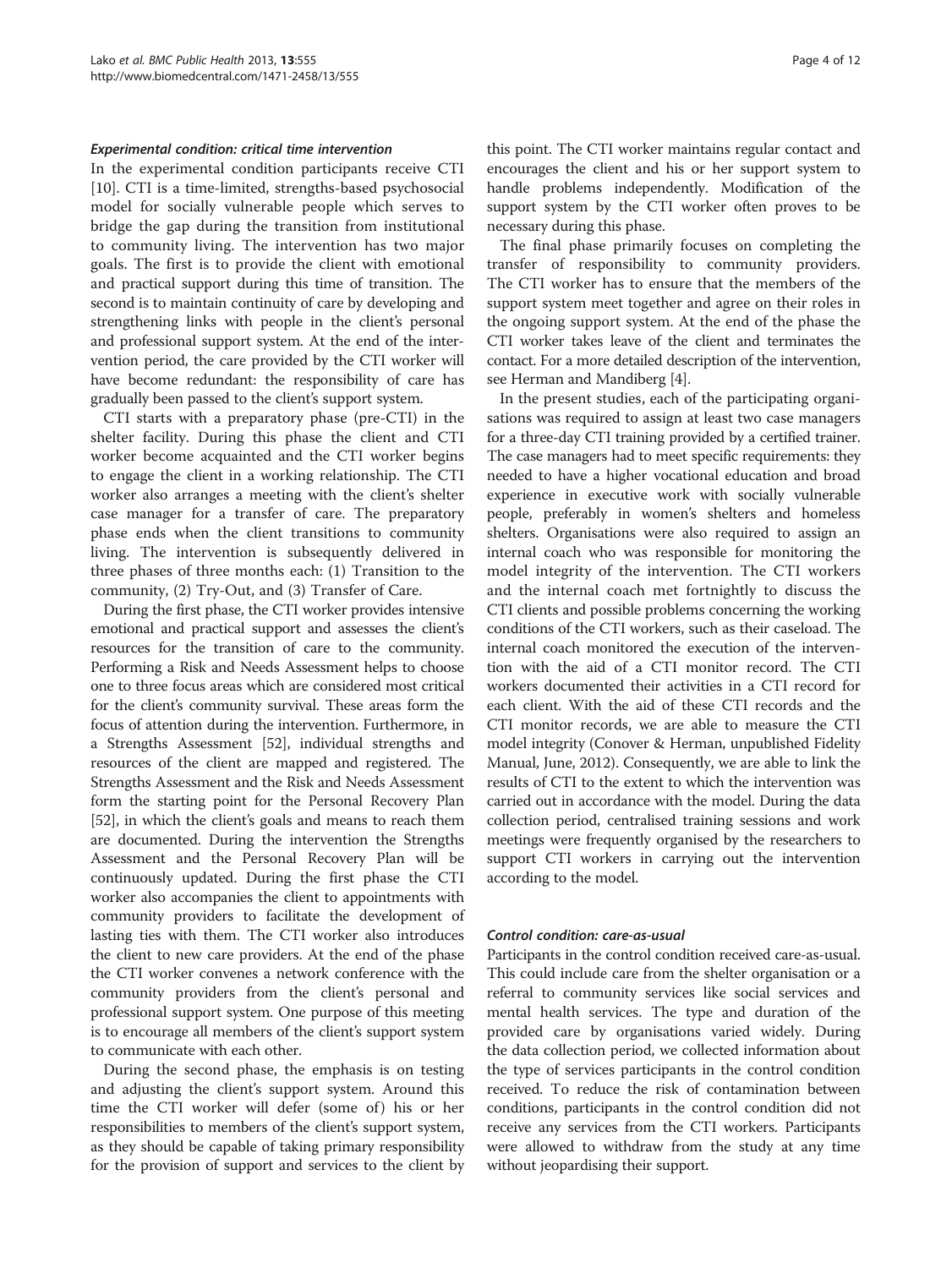#### Selection of recruitment settings and clients

Shelter facilities were eligible for selection as recruitment settings if their organisation was participating in the Academic Collaborative Centre for Shelters and Public Mental Health in 2009. Furthermore, shelter facilities needed to provide 24-hour services, serve at least 50 different clients aged 18 or older per year, and expect to continue their services over the next five years. They also had to provide services to clients who usually spend no longer than 12 months in the shelter facility. An additional criterion for shelter facilities for abused women was that they needed to provide care to clients who usually spend at least six weeks in the shelter. Shelter facilities were not included in the selection if their services were limited to a specific group of clients, such as drug users or teenage mothers, or if they already offered care which was very similar to CTI.

Out of the shelters matching these criteria and willing to participate, we selected at least one and at most four facilities per organisation and ensured selected shelter facilities were distributed evenly among the four regions of the Netherlands (north, east, south and west). Nineteen women's shelters (run by nine organisations) and 22 shelters for homeless people (run by nine organisations) participated in the studies. These shelter facilities for homeless people could be best characterised as transitional housing facilities. Some participants recruited in these facilities have not experienced literal homelessness, seeing that not all of them have spent time on the street, in emergency shelters or doubled-up with family or friends before entering these facilities. However, the participants may be characterised as homeless persons using a broader definition; all participants entered these transitional housing facilities because they lacked the re-sources or support networks needed to obtain housing [[53](#page-10-0)].

Clients were eligible for participation if they:

- were aged 18 years or older;
- were willing to receive support from the shelter organisation during and after leaving the shelter facility;
- were staying in the shelter facility due to intimate partner or honour-related violence (abused women);
- had been staying in the shelter facility for at least six weeks (abused women);
- would be staying in the shelter facility for no longer than 14 months at the date of departure (homeless people);
- had been given a date of departure from the shelter facility or had received a declaration of urgency;
- were going to depart to supported or independent housing where no daily supervision or support would be present; and
- would be required to pay rent or housing costs in their new accommodation.

Clients were unable to participate if they were going to live in a region where none of the participating organisations provided services. Intellectual disabilities, psychological problems, drug use or lack of command of the Dutch language did not constitute exclusion criteria.

#### Data collection period and recruitment procedure

Inclusion of participants in both studies began in December 2010. Clients in women's shelter facilities were included until July 2012 and clients in homeless shelter facilities until December 2012. Clients were informed about the studies through leaflets and information letters they received from the staff. In some shelter facilities clients were also informed during regular client meetings, which were occasionally visited by a research assistant.

Each shelter facility appointed a contact person who registered clients who were about to leave the shelter and screened them for eligibility. Clients eligible to participate were asked to provide permission for their contact details to be passed on to the researchers. If clients gave permission, a research assistant contacted them by telephone to provide additional information about the study and to ask them to participate. After clients had indicated they were willing to participate and the research assistant had checked again whether clients met the selection criteria, the research assistant scheduled an appointment for the first interview. This interview took place in the shelter facility or, if this was not possible, it was conducted in a public place, such as a library. Before the first interview was executed, clients had to provide written informed consent.

#### Randomisation and blinding

Randomisation was stratified according to shelter location. Before the start of these studies two allocation schedules were generated using the Random Integer Set Generator at [www.random.org/integer-sets,](http://www.random.org/integer-sets) which employs a restricted randomisation procedure. The random numbers were secured in a digital file and concealed until conditions were assigned. To avoid periodic imbalance, block randomisation was used: out of every four participants, two were randomly assigned to the experimental group. One of two researchers allocated the participants after the first interview and depending on the condition to which a client was allocated, a CTI worker or case manager initiated the assigned care.

Shelter staff, including the contact person who screened clients for eligibility, did not have any foreknowledge of condition assignment; they were informed about the assigned condition after the first interview had been conducted. Clients agreed to participate in the study before randomisation and without knowing in which condition they would be enrolled. They were blinded to allocation until they met their CTI worker or case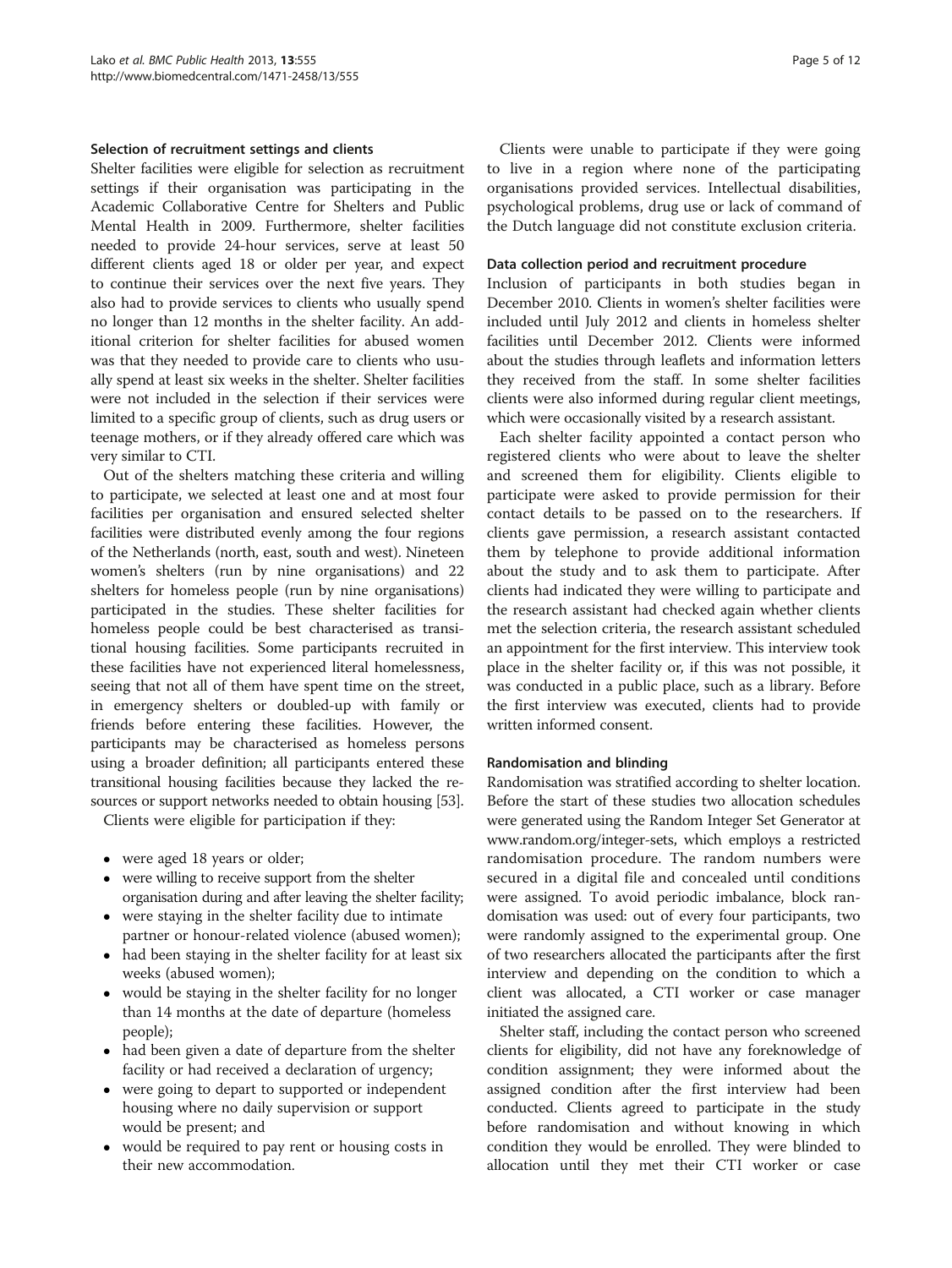manager after the first interview. The researchers withheld information about allocation from the research assistants, who conducted the interviews with participants, to ensure that these assistants were blinded from condition assignment.

# Baseline and follow-up measurements and retention rates

Outcome measurements took place before participants left the shelter facility and at three, six and nine months after shelter exit (see Figure 1). Ideally, the first interview was planned up to four weeks before leaving the shelter facility, because the preparatory phase of CTI should be initiated before the transition. If this was not possible, the interview took place up to two weeks after shelter exit. The second and third interviews were held by phone.

In order to maximise retention rates, several arrangements were made. Research assistants were selected using stringent criteria: they had to be able to approach participants positively and create positive rapport with them. Furthermore, research assistants collected contact information of people in participants' networks to track participants for follow-up. Participants received interview payments increasing over time from €15 at baseline to €30 at nine-month follow-up. After each interview they also received an appointment card [[54\]](#page-10-0) with the date of the next interview and a post card to thank them for participation. Finally, if participants were difficult to track, interviews were sometimes still conducted even long after the follow-up moment had passed, because having a late interview was considered preferable to having no interview at all [[54\]](#page-10-0).

#### Research assistants

The measurements consisted of structured interviews administered by trained research assistants. They all had relevant academic or vocational degrees and preferably experience in working with socially vulnerable people. Several multilingual research assistants were recruited for the most common languages and, if necessary, the interviews were conducted with the aid of an interpreter. Interviews with female participants were conducted by female research assistants only. The CTI workers and case managers were not involved in the interviewing process, although they sometimes assisted by scheduling appointments with participants.

# Primary outcome measures

The primary outcome of the study with clients transitioning from shelter facilities to community living is recurrent loss of housing, as measured by the number of days participants do not live in conventional independent housing (property or legal (sub)tenancy) or accommodation permanently provided by friends, relatives or acquaintances without legal (sub)tenancy during follow up.



In addition, the effect of CTI compared to care-as-usual will be determined based on the number of days participants are:

- literally homeless:
	- living rough, i.e. living on the streets or in public spaces, without a shelter which can be defined as living quarters;
	- staying in an emergency shelter or night shelter; or staying with friends, relatives or acquaintances temporarily.
- institutionalised:
	- residing in transitional accommodation (where the period of stay is intended to be short-term), residential care or supported accommodation (long stay) for homeless people or women's shelter accommodation;
	- living in residential care or supported accommodation for people with mental health or substance abuse problems;
	- staying in a medical institution, drug rehabilitation institution or psychiatric hospital; or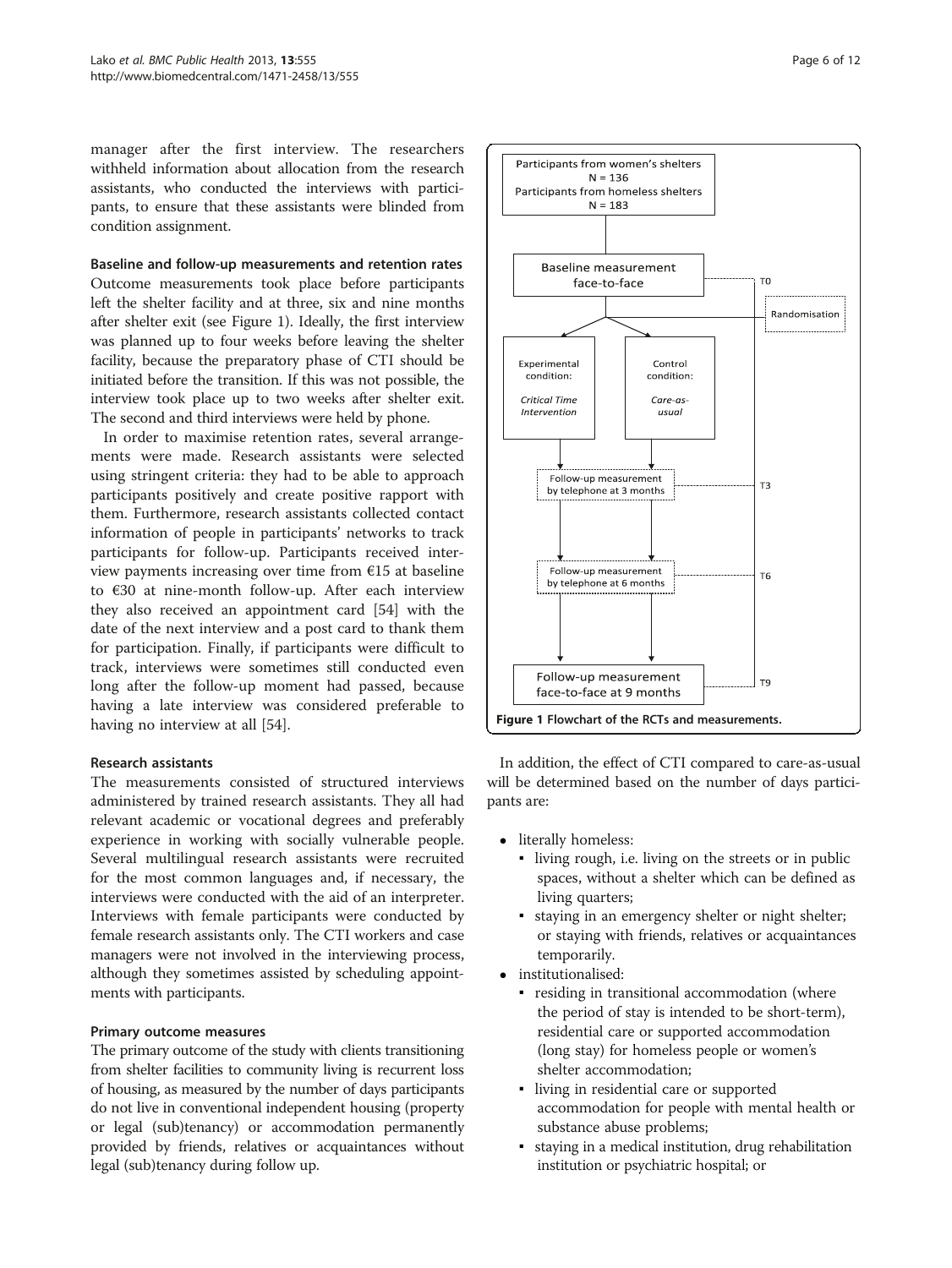- staying in a correctional or penal institution.
- marginally housed:
	- residing in temporary accommodation, not intended as place of usual residence (hotels, motels, inns, boarding houses, pensions, rooming houses or other lodging houses); or
	- staying in non-conventional accommodation, not intended as place of usual residence (squatted buildings, mobile homes, summer houses or buildings due for demolition).

To assess participants' residential histories, the sixmonth Residential Follow-Back Calendar [\[55\]](#page-10-0) was included in the questionnaire. For the purpose of the study, the duration of the calendar was adapted to three months. Research assistants first determined participants' current living situation and then worked backward day by day to the date of the preceding interview. Based on events significant to participants (such as birthdays and holidays), research assistants registered all living situations and calculated the time spent in each location. The Residential Follow-Back Calendar has a high testretest-reliability, with coefficients, except for one residential outcome measure, consistently ranging from .80 to .93. The concurrent validity, investigated with agency data and self-reports, is also high, with coefficients ranging from .84 to .92 [\[56\]](#page-10-0).

The primary outcome of the study in women's shelters is quality of life. This outcome was assessed using the brief version of Lehman's Quality of Life Interview (QoLI) [[57](#page-10-0)-[59\]](#page-10-0). Both objective (what participants do and experience) and subjective (their feelings about the experience) quality of life were determined in eight life domains: living situation, daily activities & functioning, family, social relations, finances, work & school, legal & safety issues, and health. Objective quality of life describes the actual living situation of the participants, such as the type of accommodation, current employment, sources of income and arrest history. Subjective quality of life was scored on a sevenpoint Likert scale, ranging from terrible to delighted. The QoLI also contains a global measure of life satisfaction, which was administrated at the beginning and at the end of the interview. The psychometric properties of the brief version of this instrument are good and comparable to the full interview version [\[60](#page-10-0)].

Quality of life is a secondary outcome in the homeless shelter study and was also examined using the brief version of Lehman's Quality of Life Interview (QoLI) [[57-59](#page-10-0)]. The QoLI is commonly used to assess quality of life in studies with homeless participants [[61](#page-10-0),[62](#page-10-0)].

# Demographic variables

Demographic variables included age, gender, nationality, country of birth (of participants and their parents), residence permit status, religion, marital status, household composition and educational level. Participants leaving women's shelter facilities who were married or divorced were asked if their marriage had been arranged (for example, by family members).

# Secondary outcome measures

The following secondary outcomes were measured in both studies:

- Care needs were assessed using an instrument developed for these studies. For seven domains, participants were asked to indicate whether they wanted help, whether they received help in this area, and whether this was the right help. The domains, which have been subdivided into several items, are housing & daily life (finding housing, maintaining housing, household care, self-care), finances & daily activities (finances, daily activities and recreation, finding work, literacy, transport/mobility), physical health (physical health, alcohol abuse, drug abuse, dental care, nourishment), mental health (mental health, empowerment), safety & protection against violence (protection of own safety, protection of others against own behaviour), social relations (relationship with family, social contacts with friends or acquaintances, relationship with partner), and children (help with contact with children, help for children). Response categories were adopted from the short form Quality of Life and Care (QoLC) [\[63\]](#page-10-0).
- Self-esteem was evaluated using the Dutch version of the 10-item Rosenberg Self-Esteem scale (RSES) [[64](#page-10-0),[65](#page-10-0)]. Answers could be given on a four-point scale ranging from strongly agree to strongly disagree. The RSES shows satisfactory reliability and validity with samples of abused women, with alphas generally between .80 and .90 [[66](#page-11-0),[67](#page-11-0)]. This instrument has also been used in several studies among homeless people and shows high internal consistency [[68\]](#page-11-0).
- The De Jong Gierveld & Kamphuis Loneliness Scale [[69](#page-11-0)] was used to measure loneliness. The scale consists of five positive and six negative items, which are answered with *yes, more or less* or *no*. One of the positive items is 'There are many people I can trust completely' and a negative item is 'I miss having people around me'. This scale has been applied in several studies among a range of populations and shows sufficient reliability and validity [[70](#page-11-0)].
- Social support was measured by five items used in the RAND Course of Homelessness Study [\[71\]](#page-11-0), which were derived from scales developed for the Medical Outcome Study (MOS) Social Support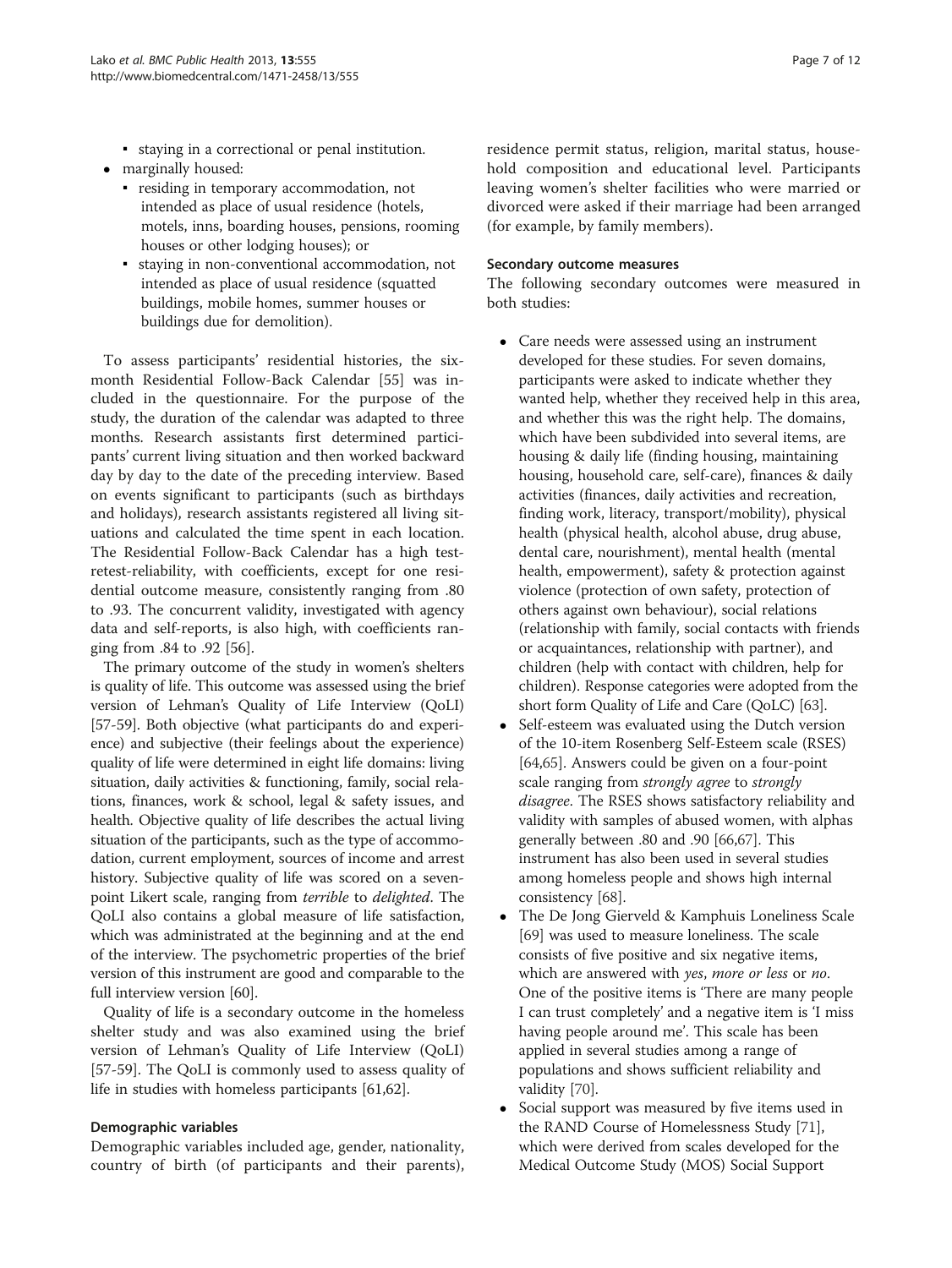Survey [[72\]](#page-11-0). Participants were asked to indicate how often different kinds of support were available to them through family, friends or other acquaintances, and a partner (if applicable). For each potential source of support, they were asked how often this source was available to (1) have a good time with, (2) provide them with food or a place to stay, (3) listen to them when they were talking about themselves or their problems, (4) accompany them to an appointment to provide moral support, and (5) show that he or she loves and cares for them. A five-point scale ranging from none of the time to all of the time was used to score the perceived support. The MOS Social Support Survey has been used in several studies among homeless people [[73,74](#page-11-0)]. The 19-item survey showed high convergent and discriminant validity and internal consistency reliability coefficients range from .91 to .97 for the four subscales [\[72\]](#page-11-0).

- The frequency and intensity of substance use was measured with items from the Dutch translation of the European version of the Addiction Severity Index (EuropASI) [\[75,76\]](#page-11-0). The Addiction Severity Index has frequently been used in surveys among homeless people with serious mental and/or addiction problems [\[77,78\]](#page-11-0). Studies among substance-abusing populations show satisfactory results for the reliability and validity of the EuropASI [\[79\]](#page-11-0).
- The Dutch version of the Brief Symptom Inventory (BSI-53) [\[80,81](#page-11-0)] was used to assess psychological distress. The BSI consists of 53 items covering nine symptom dimensions: somatisation, obsessioncompulsion, interpersonal sensitivity, depression, anxiety, hostility, phobic anxiety, paranoid ideation and psychoticism. Items are measured on a fivepoint Likert scale, ranging from *not at all* to extremely. The BSI has widely been used in research among homeless people and abused women to measure mental health [[82](#page-11-0),[83](#page-11-0)]. The Dutch version of the BSI demonstrates good reliability and validity [\[81\]](#page-11-0).
- Service use was evaluated with a self-constructed questionnaire used in several studies by the Netherlands Centre for Social Care Research. Participants were asked to indicate whether they had used the services of certain care providers (e.g. general practitioner, dentist and social services) in the past nine months and in the past 30 days.
- To assess the working alliance between participants and professionals the short version of the 36-item Working Alliance Inventory (WAI) [[84-86\]](#page-11-0) (Flemish translation) was used. We simplified the description of items to make them comprehensible for our target groups. The WAI is commonly used in

psychotherapy to assess therapeutic alliance and has been extensively studied in this context [\[87](#page-11-0)]. Participants assessed the working alliance with their CTI worker or case manager on a seven-point Likert scale ranging from *never* to *always*. The validity and reliability of the English version of the 36-item WAI has been demonstrated to be good [\[88\]](#page-11-0).

 Experiences with shelter and community care services are evaluated with the Consumer Quality Index for Shelter and Community Care Services (CQI-SCCS) [[89\]](#page-11-0). The CQI-SCCS consists of four scales: 'Living Conditions' (six items), 'Client-Worker Relationship' (four items), 'Services Received' (10 items), and 'Results of Services' (five items). The items are scored on a four-point scale ranging from never to always. Construct validity of the CQI-SCCS is good and test-retest reliability sufficient [[89](#page-11-0)].

In the women's shelter study the following secondary outcomes are also measured:

- Re-abuse was measured with one single question: 'Have you been abused since the last interview?' Answers were yes or no. Participants were also asked what kind of violence they experienced: 1) 'physical violence, like being beaten, or he or she threw objects at you', 2) 'sexual violence, like intimacy you didn't want or like' and 3) 'emotional violence like threats, or he or she had no respect for your feelings, or said things to hurt you'. Answers were yes, no or no information.
- Symptoms of depression in the week prior to the interview were measured using the Dutch version of the Centre for Epidemiological Studies Depression scale (CES-D) [\[90,91\]](#page-11-0), a well-established measure of depressive symptomatology. This instrument has been used in several studies among abused women [[92](#page-11-0),[93](#page-11-0)]. The CES-D contains 20 items rated on a four-point scale ranging from seldom or never to always or almost always. The CES-D demonstrates good internal reliability, with coefficients ranging from .87 to .93 in research among a general population [[90\]](#page-11-0). Additionally, CES-D demonstrates convergent validity, because it correlates with other measures of depression, as well as sound construct validity [[90](#page-11-0)]. The Dutch version of the CES-D demonstrates acceptable psychometric qualities [\[91\]](#page-11-0).
- Post-traumatic stress symptoms were measured using the Dutch version of the Impact of Event Scale (IES) [[94,95](#page-11-0)]. The IES is a self-report instrument used in studies among abused women [[25](#page-10-0),[96](#page-11-0)] and measures changes in reaction to potentially traumatic events. It consists of 15 items, seven of which are related to intrusion (e.g. thinking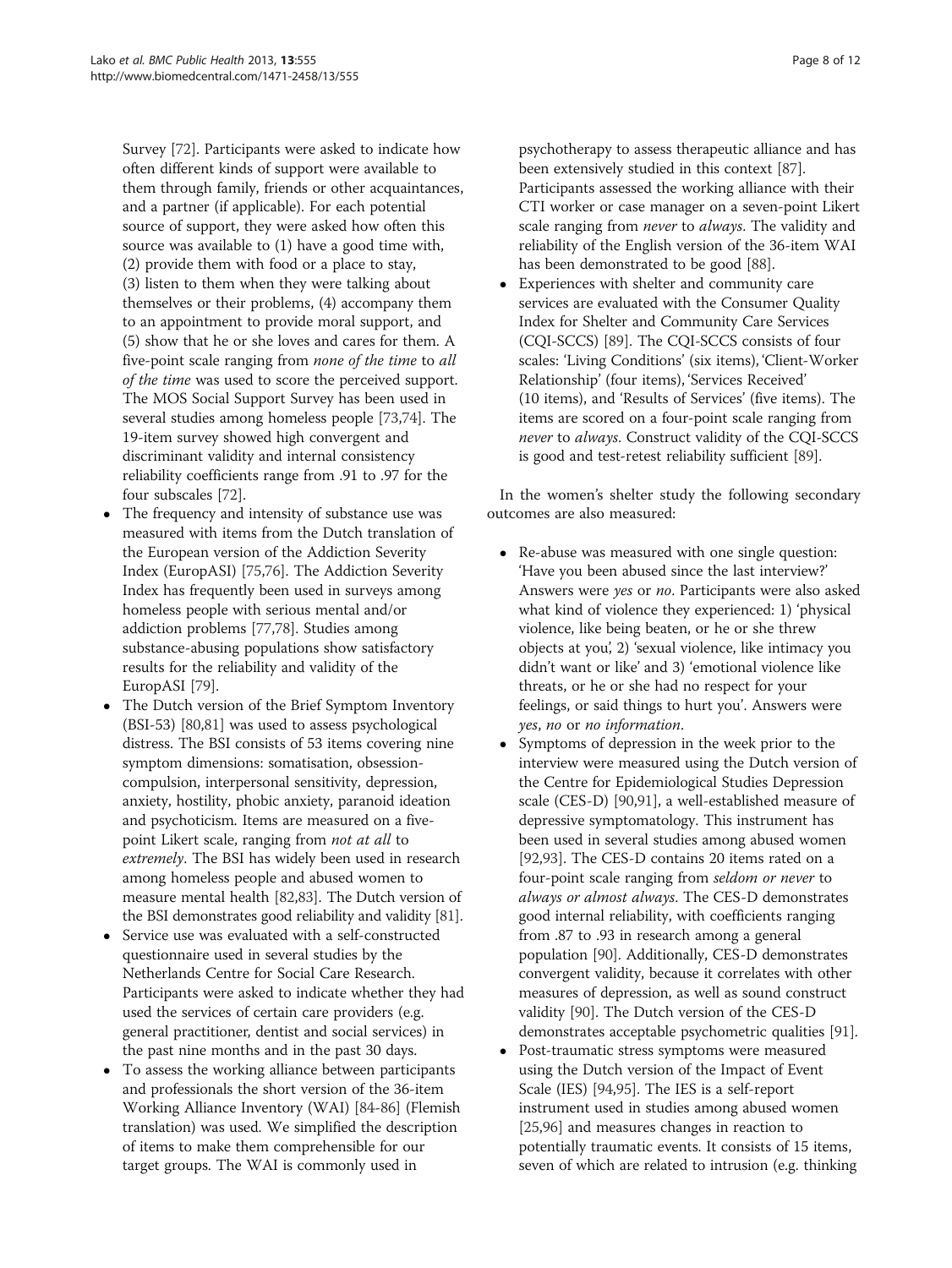about the event despite not wanting to do so or having dreams about it) and eight are related to avoidance (e.g. staying away from reminders of it or not wanting to talk about it). The items of the Dutch version of the IES are scored on a four-point scale: not at all, seldom, sometimes and often. The Dutch IES has adequate internal consistency with reliability coefficients varying from .87 to .96 for the total score [[97\]](#page-11-0).

 Parenting Stress was assessed using two scales of the experimental version of the Parenting Stress Index [[98](#page-11-0)]: 'Problems with parent–child relationship' and 'Problems with parenting'. These two scales contain 22 items rated on a four-point scale ranging from not true to very true. Two of the items are 'When I am with my child I feel good' and 'I know I am doing a good job as a parent'. The instrument demonstrates good construct validity and good reliability [[98\]](#page-11-0).

## Sample sizes

The required sample size for the women's shelter study is based on the amount of improvement in the subjective quality of life score resulting from the intervention. No information is available from earlier experimental research about what amount of improvement is to be expected. In a study of advocacy services for women leaving shelters, a small but statistically significant difference was found on a similar subjective quality of life scale. At the 12-month follow-up, an effect size of .2 was found: women in the experimental group reported a mean score of 5.08  $(SD=1.01)$  while controls reported 4.87  $(SD=1.04)$  [[39](#page-10-0)]. Since the duration and intensity of the intervention tested in the current trial are much greater than those of the advocacy intervention, a much larger improvement in the subjective quality of life score is to be expected. To calculate the required sample size, we assumed a clinically relevant effect size of .55, resulting in a mean improvement in the subjective quality of life score of .8 (SD=1.5). To detect this difference with 80% power ( $α = .05$ , two-sided), each group should contain 55 participants. We considered a potential loss of power due to clustering of data in case managers. Assuming an intra-class correlation coefficient (ICC) of .05 and an average number of three clients per case manager, the number of participants in the experimental and control group should both be increased to 61. Accounting for 30% attrition, the intended sample size is 174 for the total group.

Regarding the homeless shelter study, the sample size calculation is based on the difference between groups in the proportion of participants who become homeless. The expected mean difference is based on a study conducted by Susser et al. [\[10](#page-9-0)], who compared clients with severe mental illness receiving CTI in addition to care-as-usual when transitioning to community living to controls receiving care-as-usual only. In the last month of the 18-month follow-up 8% of the group receiving CTI was homeless compared to 23% of the controls. Each group should contain 91 participants to detect this difference with 80% power ( $\alpha$  = .05, two-sided) in the current study. Assuming the ICC to be .05 due to clustering of clients in case managers and an average number of five clients per case manager, the number of participants in each group should be increased to 109. Accounting for 30% attrition, the intended sample size is 312 for the total group.

## Analyses

Statistical analyses will be performed using the software program IBM SPSS Statistics for Windows, Version 20.0. Differences in baseline characteristics (e.g. age, gender, education, nationality) between the intervention and control groups will be checked. The primary outcomes of the studies (improvement of quality of life during the nine-month follow-up and decrease in days unhoused over nine months), as well as other outcomes, will be compared between groups according to the intention-to -treat principle using mixed-effects analyses to correct for clustering. Quality of life at baseline will be added as covariate. Dichotomous outcomes will be compared using multi-level logistic regression and odds ratios will be reported. In the analyses corrections will be made for important characteristics such as age, gender, duration of victimisation, duration of homelessness and severity of psychological problems.

#### **Discussion**

Although it is widely acknowledged that socially vulnerable people such as abused women and homeless people leaving shelter facilities merit appropriate care in the community [[34,35,47](#page-10-0)], there is a notable lack of evidence-based interventions which systematically address the needs of these populations. As a result, abused women often experience re-victimisation [[39](#page-10-0)] and formerly homeless people often experience readmission to shelter services [\[49\]](#page-10-0).

Research in the United States has shown CTI to be effective for different populations. To examine whether CTI is also an appropriate intervention for socially vulnerable people in The Netherlands, the intervention was modified for the Dutch situation. The present studies are unique because the effectiveness of interventions for these two groups has not been investigated in RCTs before in The Netherlands, and rarely outside the United States [\[99](#page-11-0)] (De Vet, Van Luijtelaar, Brilleslijper-Kater, Vanderplasschen, Beijersbergen & Wolf, unpublished data, May, 2013; Jonker, Sijbrandij, Van Luijtelaar, Cuijpers & Wolf, unpublished data, December, 2012).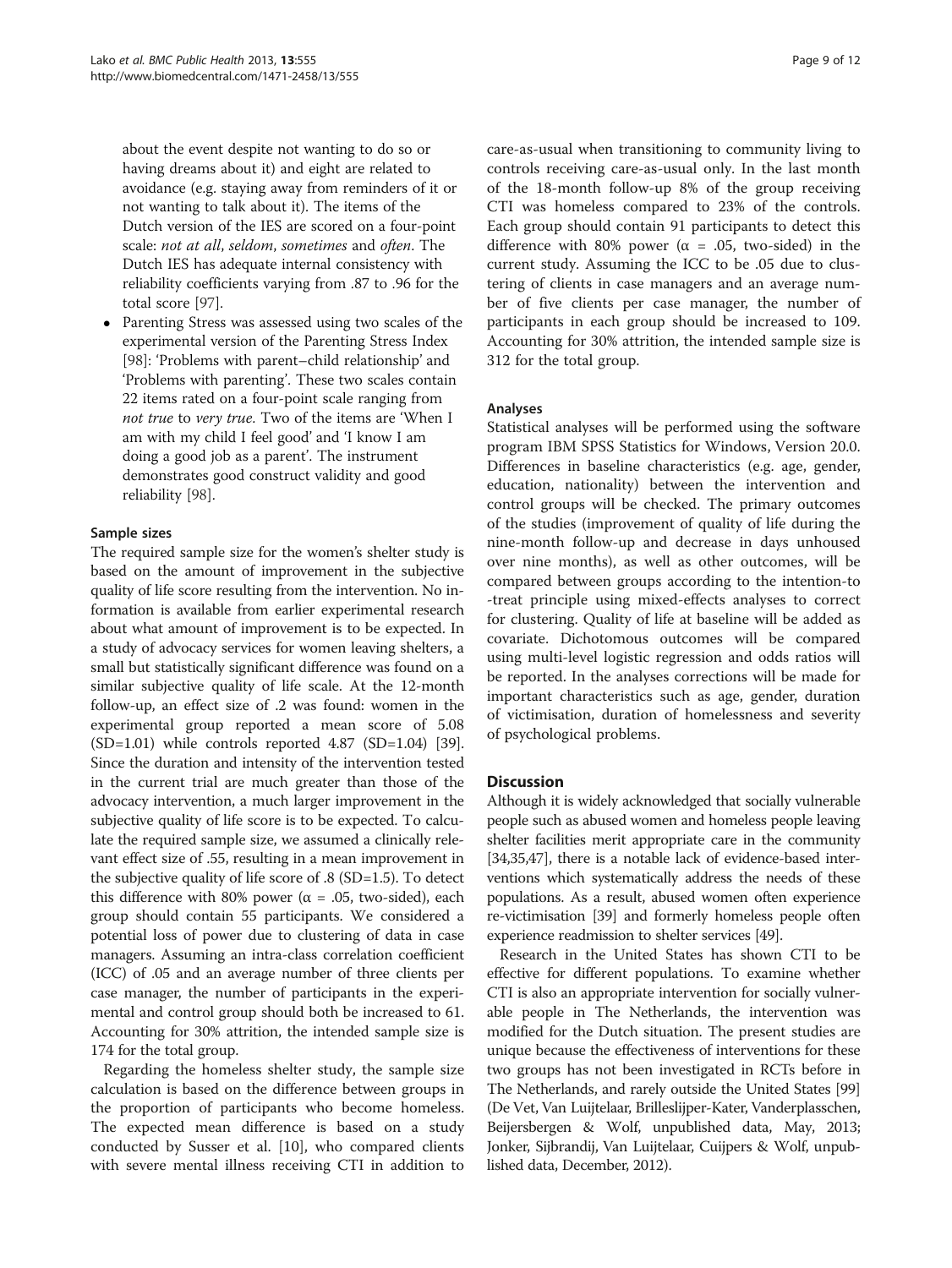<span id="page-9-0"></span>The studies have several strengths. Outcomes are mainly measured with standardised instruments commonly used in research among these populations and provide relevant information on the participants. Due to their specific socio-demographic characteristics (e.g. poverty, homelessness, legal status), the participants of the target populations are known to be difficult to follow up [\[100](#page-11-0)]. Therefore, we administered several proven effective measures to minimise attrition: frequent contacts with participants, short follow-up periods, careful selection and extensive training of research assistants, precise record keeping and distribution of appointment cards [[54](#page-10-0)[,100](#page-11-0),[101\]](#page-11-0). Consequently, follow-up rates in these studies are expected to be satisfactory. An additional strength of the studies is that the participants included will probably form an accurate reflection of the Dutch shelter population due to the participation of shelter facilities from different regions, the inclusion of clients with alcohol or drugs dependence and the inclusion of clients with a poor understanding of the Dutch language. In other studies these factors have often been reasons for non-participation [\[102,103\]](#page-11-0). A last strength is that we measure the model integrity of CTI: the effects of CTI found in these studies, or the absence of effects, can be linked to the extent to which the intervention was carried out in accordance with the model.

Some characteristics of these studies should be considered when interpreting the results. Although there is a wide variety of clients in women's shelter facilities, only victims of intimate partner or honour-related violence were selected for the study in women's shelters in order to establish a homogeneous group of participants. For this reason, statements about other specific groups in women's shelter facilities, such as victims of human trafficking, cannot be made. Additionally, it should be noted that the effects of CTI are expected to be most pronounced over the longer term (after the first nine months, i.e. the treatment period) [10]. The interviews in our studies are conducted at several time points, with the last measurement nine months after shelter exit. Therefore, it is not possible to determine possible effects for the long run. More extensive longitudinal studies are needed to examine these effects.

Due to the lack of evidence on effective interventions for abused women and homeless people, the results will extend the evidence for the effectiveness of CTI applied to different populations in countries outside the United States. Concurrently, if CTI proves to be effective, the studies will offer shelter organisations in The Netherlands the opportunity to include this case management model in their professional standards and improve the (quality of) services for clients.

#### Competing interests

The authors declare that they have no competing interests.

#### Authors' contributions

JW and AvH are responsible for the design of the studies. MB supervises the execution of the studies. DL and RdV are responsible for collecting data, performing statistical analysis and reporting of study results. They wrote the manuscript supervised by MB, AvH, DH and JW who commented critically on the manuscript. All authors read and approved the final manuscript.

#### Acknowledgements

The studies are funded by ZonMw, the Netherlands Organisation for Health Research and Development, and the shelter organisations which are part of the Academic Collaborative Centre for Shelters and Public Mental Health.

#### Author details

<sup>1</sup>Department of Primary and Community Care, Radboud University Nijmegen Medical Centre, Geert Grooteplein 21, Nijmegen, The Netherlands. <sup>2</sup>Silberman School of Social Work, Hunter College, 2180 Third Avenue, New York, NY, USA. <sup>3</sup>Department of Psychiatry, Leiden University Medical Centre Albinusdreef 2, Leiden, The Netherlands.

#### Received: 27 April 2013 Accepted: 3 June 2013 Published: 6 June 2013

#### References

- 1. Culhane DP, Metraux S, Park JM, Schretzman M, Valente J: Testing a typology of family homelessness based on patterns of public shelter utilization in four US jurisdictions: implications for policy and program planning. Housing Policy Debate 2007, 18(1):1–28.
- 2. Fleury RE, Sullivan CM, Bybee DI: When ending the relationship does not end the violence: women's experiences of violence by former partners. Violence Against Women 2000, 6(12):1363–1383.
- 3. Wolf JRLM, Jonker IE, Nicholas S, Putriss E: Vervolg op de vrouwenopvang. De situatie van vrouwen een jaar na dato [Follow-up on refuge facilities for women: A study on the situation of women a year after]. Amsterdam: BV Uitgeverij SWP; 2007.
- 4. Herman DB, Mandiberg JM: Critical time intervention: model description and implications for the significance of timing in social work interventions. Res Soc Work Pract 2010, 20(5):502–508.
- 5. Ministerie van Financiën: De opvang verstopt. Rapportage in het kader van het Interdepartementaal Beleidsonderzoek Maatschappelijke Opvang. The Hague: Ministerie van Financiën; 2003.
- 6. Ramsay J, Carter Y, Davidson L, Dunne D, Eldridge S, Feder G, Hegarty K, Rivas C, Taft A, Warburton A: Advocacy interventions to reduce or eliminate violence and promote the physical and psychosocial well-being of women who experience intimate partner abuse (Review). Cochrane Database Syst Rev 2009(3):Art. No.: CD005043. doi:[10.1002/14651858.CD005043.pub2.](http://dx.doi.org/10.1002/14651858.CD005043.pub2)
- 7. European Consensus Conference on Homelessness: Policy Recommendations of the Jury. [http://www.feantsa.org/files/freshstart/Consensus\\_Conference/Outcomes/](http://www.feantsa.org/files/freshstart/Consensus_Conference/Outcomes/2011_02_16_FINAL_Consensus_Conference_Jury_Recommendations_EN.pdf) [2011\\_02\\_16\\_FINAL\\_Consensus\\_Conference\\_Jury\\_Recommendations\\_EN.pdf](http://www.feantsa.org/files/freshstart/Consensus_Conference/Outcomes/2011_02_16_FINAL_Consensus_Conference_Jury_Recommendations_EN.pdf).
- 8. Wet maatschappelijke ondersteuning (Wmo). [http://www.rijksoverheid.nl/](http://www.rijksoverheid.nl/onderwerpen/wet-maatschappelijke-ondersteuning-wmo) [onderwerpen/wet-maatschappelijke-ondersteuning-wmo.](http://www.rijksoverheid.nl/onderwerpen/wet-maatschappelijke-ondersteuning-wmo)
- 9. Toro PA: Toward an international understanding of homelessness. J Soc Issues 2007, 63(3):461–481.
- 10. Susser E, Valencia E, Conover S, Felix A, Tsai WY, Wyatt RJ: Preventing recurrent homelessness among mentally ill men: a "critical time" intervention after discharge from a shelter. Am J Public Health 1997, 87(2):256–262.
- 11. Dixon L, Goldberg R, Iannone V, Lucksted A, Brown C, Kreyenbuhl J, Fang L, Potts W: Use of a critical time intervention to promote continuity of care after psychiatric inpatient hospitalization. Psychiatr Serv 2009, 60(4):451–458.
- 12. Manuel JI, Hinterland K, Conover S, Herman DB: "I hope I can make it out there": perceptions of women with severe mental illness on the transition from hospital to community. Community Ment Health J 2012, 48(3):302–308.
- 13. Jarrett M, Thornicroft G, Forrester A, Harty M, Senior J, King C, Huckle S, Parrott J, Dunn G, Shaw J: Continuity of care for recently released prisoners with mental illness: a pilot randomised controlled trial testing the feasibility of a critical time intervention. Epidemiol Psychiatr Sci 2012, 21(02):187–193.
- 14. Draine J, Herman DB: Critical time intervention for reentry from prison for persons with mental illness. Psychiatr Serv 2007, 58(12):1577–1581.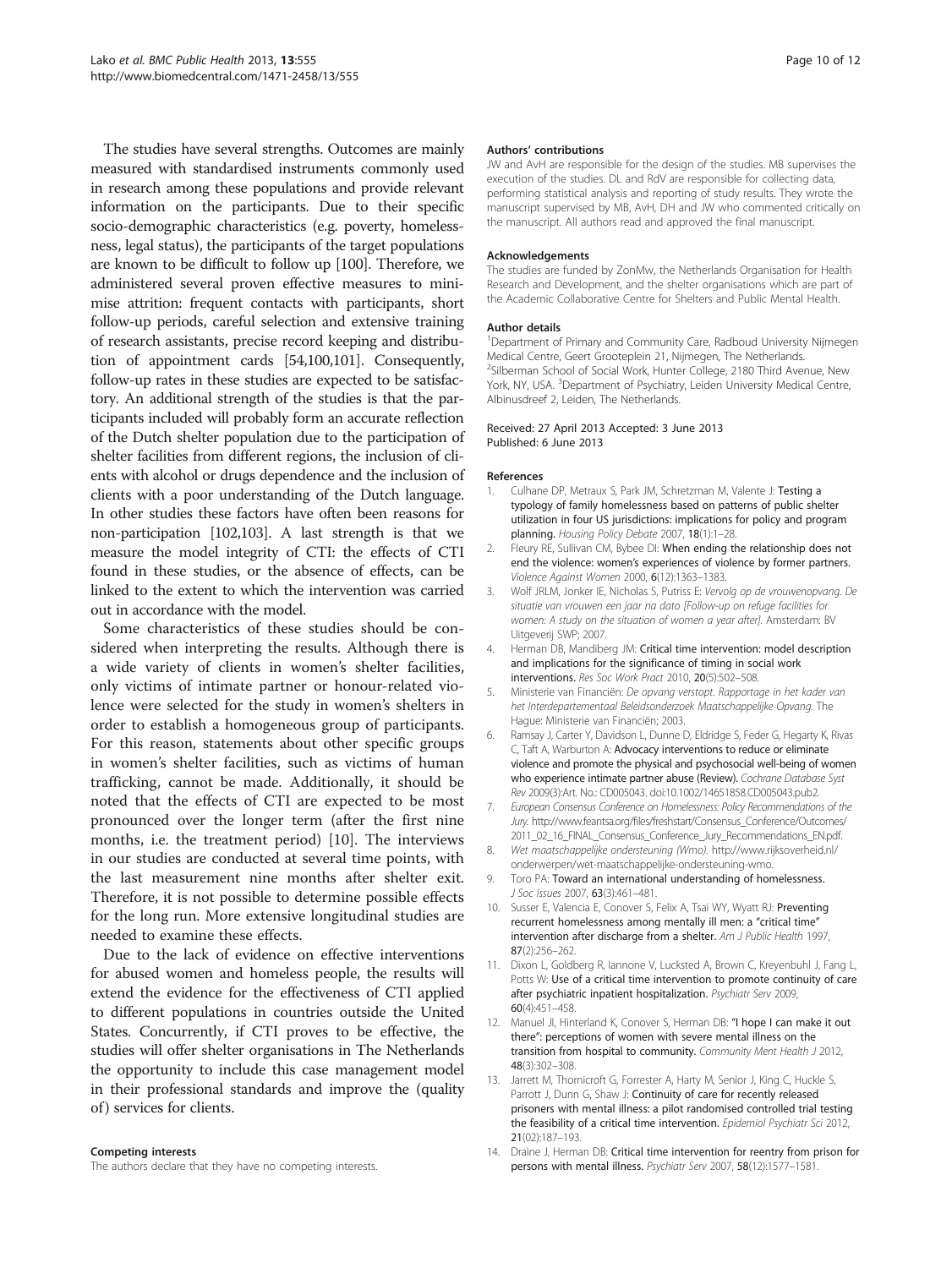- <span id="page-10-0"></span>15. Herman D, Opler L, Felix A, Valencia E, Wyatt RJ, Susser E: A critical time intervention with mentally ill homeless men: impact on psychiatric symptoms. J Nerv Ment Dis 2000, 188(3):135–140.
- 16. Tomita A, Herman DB: The impact of critical time intervention in reducing psychiatric rehospitalization after hospital discharge. Psychiatr Serv 2012, 63(9):935–937.
- 17. Jones K, Colson PW, Holter MC, Lin S, Valencia E, Susser E, Wyatt RJ: Cost-effectiveness of critical time intervention to reduce homelessness among persons with mental illness. Psychiatr Serv 2003, 54(6):884-890.
- 18. Family Critical Time Intervention for Successful Transitions to Stable Housing. [http://www.slideshare.net/naehomelessness/513-critical-time-intervention](http://www.slideshare.net/naehomelessness/513-critical-time-intervention-in-action-serving-homeless-families)[in-action-serving-homeless-families](http://www.slideshare.net/naehomelessness/513-critical-time-intervention-in-action-serving-homeless-families).
- 19. Garcia-Moreno C, Jansen HAFM, Ellsberg M, Heise L, Watts CH: Prevalence of intimate partner violence: findings from the WHO multi-country study on women's health and domestic violence. Lancet 2006, 368(9543):1260–1269.
- 20. Stark E, Flitcraft A, Frazier W: Medicine and patriarchal violence: the social construction of a "private" event. Int J Health Serv 1979, 9(3):461-493.
- 21. Coker AL, Smith PH, McKeown RE, King MJ: Frequency and correlates of intimate partner violence by type: physical, sexual, and psychological battering. Am J Public Health 2000, 90(4):553–559.
- 22. Drossman DA, Talley NJ, Leserman J, Olden KW, Barreiro MA: Sexual and physical abuse and gastrointestinal illness: review and recommendations. Ann Intern Med 1995, 123(10):782–794.
- 23. Letourneau EJ, Holmes M, Chasedunn-Roark J: Gynecologic health consequences to victims of interpersonal violence. Womens Health Issues 1999, 9(2):115–120.
- 24. Sutherland CA, Bybee DI, Sullivan CM: Beyond bruises and broken bones: the joint effects of stress and injuries on battered women's health. Am J Community Psychol 2002, 30(5):609-636.
- 25. Saunders DG: Posttraumatic stress symptom profiles of battered women: a comparison of survivors in two settings. Violence Vict 1994, 9(1):31–44.
- 26. Golding JM: Intimate partner violence as a risk factor for mental disorders: a meta-analysis. J Fam Violence 1999, 14(2):99–132.
- 27. Wolf JRLM, Jonker IE, Meertens V, Te Pas S: Maat en baat van de vrouwenopvang. Onderzoek naar vraag en aanbod [Refuge facilities for women: Availability and effectiveness: A study of supply and demand]. Amsterdam: BV Uitgeverij SWP; 2006.
- 28. Global Data Count 2011. [https://endvaw.ca/sites/default/files/](https://endvaw.ca/sites/default/files/2011_globaldatacount.pdf) [2011\\_globaldatacount.pdf](https://endvaw.ca/sites/default/files/2011_globaldatacount.pdf).
- 29. Jones L, Hughes M, Unterstaller U: Post-traumatic stress disorder (PTSD) in victims of domestic violence. Trauma Violence Abuse 2001, 2(2):99–119.
- 30. Gordon JS: Community services for abused women: a review of perceived usefulness and efficacy. Journal of Family Violence 1996, 11(4):315–329.
- 31. Constantino R, Kim Y, Crane PA: Effects of a social support intervention on health outcomes in residents of a domestic violence shelter: a pilot study. Issues Ment Health Nurs 2005, 26(6):575–590.
- 32. Johnson DM, Zlotnick C, Perez S: Cognitive behavioral treatment of PTSD in residents of battered women's shelters: results of a randomized clinical trial. J Consult Clin Psychol 2011, 79(4):542–551.
- 33. Allen NE, Bybee DI, Sullivan CM: Battered women's multitude of needs - evidence supporting the need for comprehensive advocacy. Violence Against Women 2004, 10(9):1015–1035.
- 34. Sullivan CM, Bybee DI, Allen NE: Findings from a community-based program for battered women and their children. J Interpers Violence 2002, 17(9):915–936.
- 35. Ham-Rowbottom KA, Gordon EE, Jarvis KL, Novaco RW: Life constraints and psychological well-being of domestic violence shelter graduates. J Fam Violence 2005, 20(2):109–121.
- 36. Bybee DI, Sullivan CM: The process through which an advocacy intervention resulted in positive change for battered women over time. Am J Community Psychol 2002, 30(1):103-132.
- 37. Wathen CN, MacMillan HL: Interventions for violence against women: scientific review. JAMA 2003, 289(5):589–600.
- 38. Tan C, Basta J, Sullivan CM, Davidson WS: The role of social support in the lives of women exiting domestic violence shelters - an experimental-study. J Interpers Violence 1995, 10(4):437–451.
- 39. Sullivan C, Bybee D: Reducing violence using community based advocacy for women with abusive partners. J Consult Clin Psychol 1999, 67(1):43-53.
- 40. Sullivan CM, Tan C, Basta J, Rumptz M, Davidson WS: An advocacy intervention program for women with abusive partners - initial evaluation. Am J Community Psychol 1992, 20(3):309–332.
- 41. Jouriles EN, McDonald R, Spiller L, Norwood WD, Swank PR, Stephens N, Ware H, Buzy WM: Reducing conduct problems among children of battered women. J Consult Clin Psychol 2001, 69(5):774-785.
- 42. Jouriles EN, McDonald R, Rosenfield D, Stephens N, Corbitt-Shindler D, Miller PC: Reducing conduct problems among children exposed to intimate partner violence: a randomized clinical trial examining effects of project support. J Consult Clin Psychol 2009, 77(4):705–717.
- 43. Philippot P, Lecocq C, Sempoux F, Nachtergael H, Galand B: Psychological research on homelessness in western europe: a review from 1970 to 2001. J Soc Issues 2007, 63(3):483-503.
- Shlay AB, Rossi PH: Social science research and contemporary studies of homelessness. Annu Rev Sociol 1992, 18:129–160.
- 45. Hwang SW: Homelessness and health. CMAJ 2001, 164(2):229–233.
- 46. Fazel S, Khosla V, Doll H, Geddes J: The prevalence of mental disorders among the homeless in western countries: systematic review and meta-regression analysis. PLoS Med 2008, 5(12):e225.
- 47. Culhane DP, Metraux S: Rearranging the deck chairs or reallocating the lifeboats? Homelessness assistance and its alternatives. J Am Plann Assoc 2008, 74(1):111–121.
- 48. Mojtabai R: Perceived reasons for loss of housing and continued homelessness among homeless persons with mental illness. Psychiatr Serv 2005, 56(2):172–178.
- 49. Kuhn R, Culhane DP: Applying cluster analysis to test a typology of homelessness by pattern of shelter utilization: results from the analysis of administrative data. Am J Community Psychol 1998, 26(2):207–232.
- 50. Opening Doors: Federal strategic plan to prevent and end homelessness. [http://www.usich.gov/resources/uploads/asset\\_library/Opening%20Doors%](http://www.usich.gov/resources/uploads/asset_library/Opening%20Doors%202010%20FINAL%20FSP%20Prevent%20End%20Homeless.pdf) [202010%20FINAL%20FSP%20Prevent%20End%20Homeless.pdf.](http://www.usich.gov/resources/uploads/asset_library/Opening%20Doors%202010%20FINAL%20FSP%20Prevent%20End%20Homeless.pdf)
- 51. Stein LI, Test MA: Alternative to mental hospital treatment. I. Conceptual model, treatment program, and clinical evaluation. Arch Gen Psychiatry 1980, 37(4):392–397.
- 52. Rapp CA, Goscha RJ: The strengths model: Case management with people with psychiatric disabilities. 2nd edition. New York: Oxford University Press; 2006.
- 53. The Mckinney-Vento Homeless Assistance Act As amended by S. 896 The Homeless Emergency Assistance and Rapid Transition to Housing (HEARTH) Act of 2009. [https://www.onecpd.info/resources/documents/](https://www.onecpd.info/resources/documents/HomelessAssistanceActAmendedbyHEARTH.pdf) [HomelessAssistanceActAmendedbyHEARTH.pdf.](https://www.onecpd.info/resources/documents/HomelessAssistanceActAmendedbyHEARTH.pdf)
- 54. Wright JD, Allen TL, Devine JA: Tracking nontraditional populations in longitudinal-studies. Eval Program Plann 1995, 18(3):267–277.
- 55. New Hampshire Dartmouth Psychiatric Research Center: Residential Follow-Back Calendar. Lebanon: Dartmouth Medical School; 1995.
- 56. Tsemberis S, McHugo G, Williams V, Hanrahan P, Srefancic A: Measuring homelessness and residential stability: the residential time-line follow-back inventory. J Community Psychol 2007, 35(1):29–42.
- 57. Lehman AF: The well-being of chronic mental patients. Arch Gen Psychiatry 1983, 40(4):369-373.
- 58. Lehman AF, Kernan E, Postrado L: Toolkit on evaluating quality of life for persons with severe mental illness. Baltimore: Human Services Research Institute; 1995.
- 59. Wolf JRLM: Kwaliteit van leven interview. Nederlandse vertaling van het Quality of Life Instrument (brief version) van A. Lehman (1995). Nijmegen: UMC St Radboud; 2002.
- 60. Wolf JRLM, Zwikker M, Nicholas S, van Bakel H, Reinking D, van Leiden I: Op achterstand. Een onderzoek naar mensen in de marge van Den Haag. Utrecht: Trimbos-Instituut; 2002.
- 61. Lehman AF, Dixon LB, Kernan E, DeForge BR, Postrado LT: A randomized trial of assertive community treatment for homeless persons with severe mental illness. Arch Gen Psychiatry 1997, 54(11):1038–1043.
- 62. Sullivan G, Burnam A, Koegel P, Hollenberg J: Quality of life of homeless persons with mental illness: results from the course-of-homelessness study. Psychiatr Serv 2000, 51(9):1135–1141.
- 63. Wennink J, Van Wijngaarden B: Quality of life and care (QoLC). Kwaliteit van leven en vervulling van zorgwensen. [Quality of life and care (QoLC). Quality of life and fulfilling of care needs]. Utrecht: Trimbos-Instituut; 2004.
- 64. Rosenberg M: Society and the adolescent self-image. Princeton: Princeton University Press; 1965.
- 65. Van der Linden FJ, Dijkman TA, Roeders PJB: Metingen van kenmerken van het persoonssysteem en sociale systeem (Measures of features of the personal and social system). Nijmegen: Hoogveld instituut; 1983.